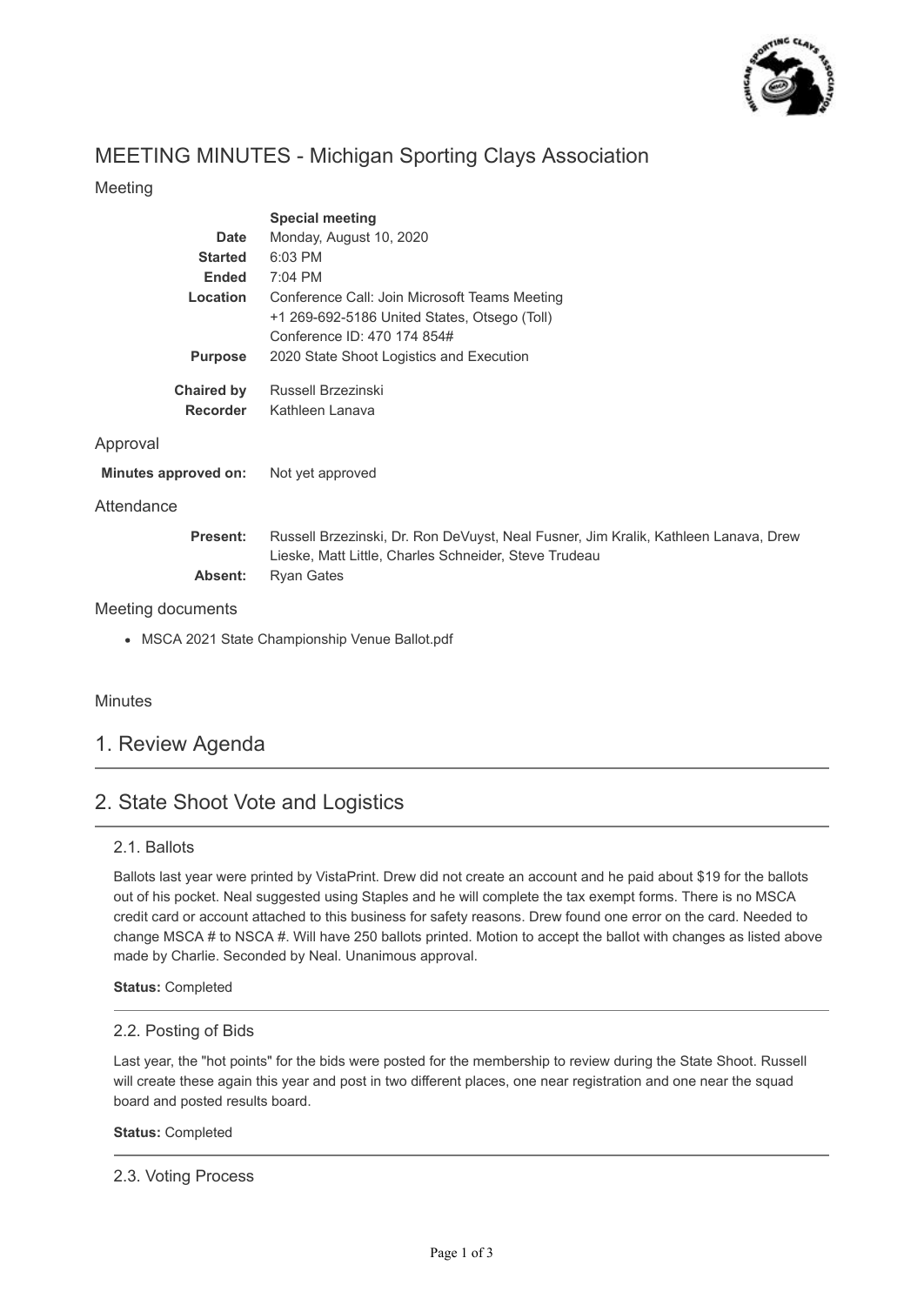

Ballots will be distributed at check-in, Drew wasn't exactly sure yet on how. May be place in shooter envelope or packet of some kind. Can also place them near the squad and results board. Drew will add a pop-up on the electronic results board as a reminder to ask members to vote. Drew will provide a list of participants so that the ballot counters can ensure the votes of only MSCA members are counted. Registration will be outside under a tent. The ballot box will be there.

**Status:** Completed

2.4. Tabulation Process: who, where, when, how?

Three Board members are needed for ballot tabulation. Ballots will be cross referenced with the participant list to ensure only MSCA member ballots are counted. A preliminary count of ballots will be conducted at 8am on Sunday. The final count will be held at 5pm on Sunday as all votes are due in by 5 pm. Russell, Dr. Ron and Jim will count ballots.

**Status:** Completed

#### 2.5. Communication of Results

Russell will notify the clubs first of voting results and then notify the membership with an email blast. Jim will post to Facebook and Drew will post to MiClays.

**Status:** Completed

## 3. State Championship Trophy: Determine Display Location at BM. Engraving for Last Year's Winner

#### 3.1. Trophy

Ryan was not on the call. Russell will email Ryan to ensure the updated trophy will be on display at the registration desk.

**Status:** Completed

## 4. Marketing/MSCA Give Away

### 4.1. Marketing/Give Away

In this environment and the impact of COVID, the Board unanimously agreed that it would not be fiscally responsible to use MSCA monies for marketing or give aways this year. This action would save \$1050 and can possibly help MSCA break even for the year.

Russell and Jim each have an MSCA feather flag. They will post at the front entrance to Bald Mountain.

Motion made by Charlie to suspend marketing and give aways. Seconded by Matt. Unanimous approval.

**Status:** Completed

## 5. All-State Award Distribution

#### 5.1. All-State Award Distribution

In years past, they have been distributed at the Saturday night dinner. This is not advisable or possible this year. Kathy will deliver the trophy to Bald Mountain this weekend and the awardees will have through the State Shoot to